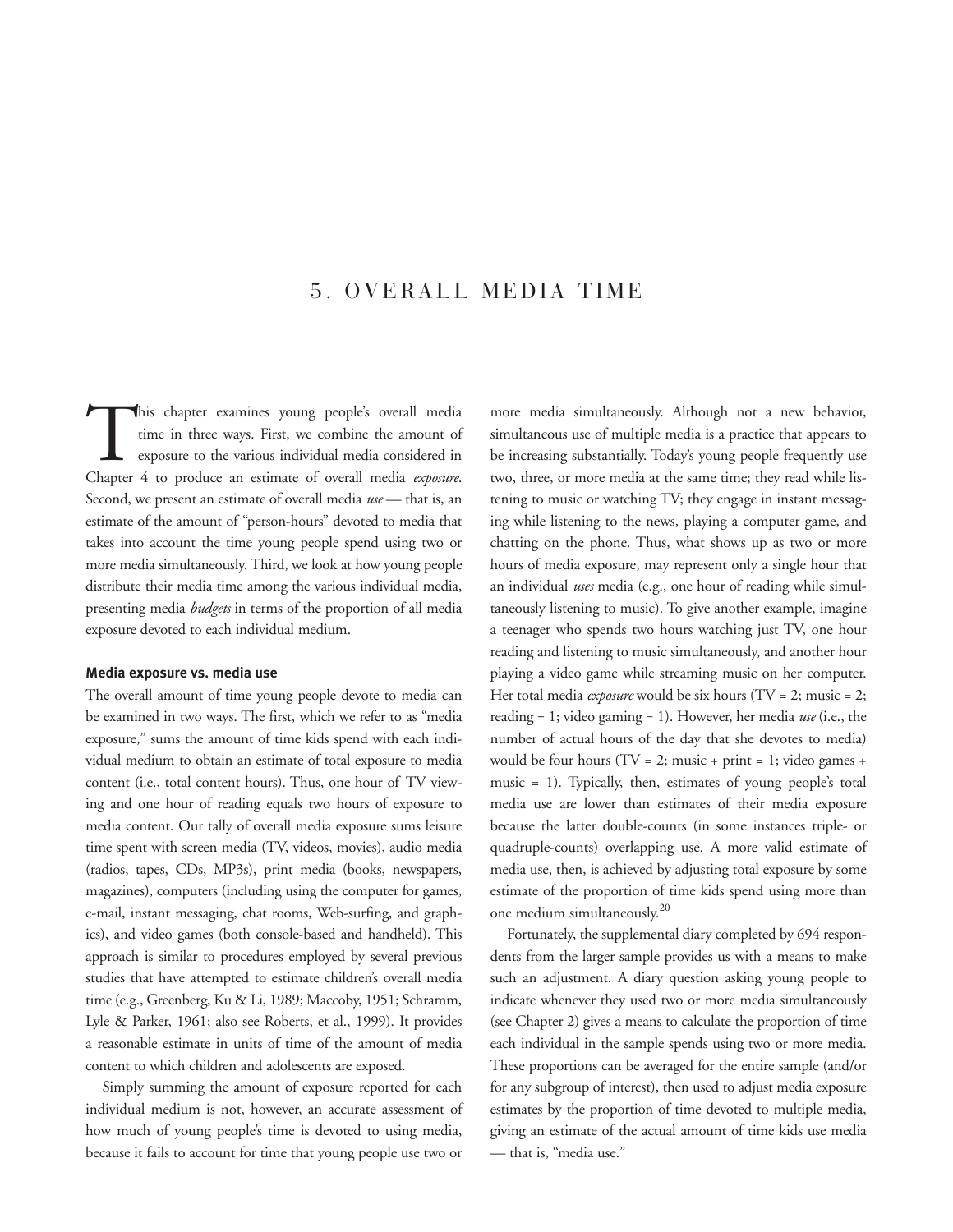**Overall media exposure.** The first column in Table 5-A reveals that a typical 8- to 18-year-old is exposed to 8½ hours of recreational media content daily. Of course, as with time devoted to each individual medium, overall exposure varies in relation to some demographic characteristics. Youngsters whose parents completed some college report significantly lower levels of exposure than those whose parents completed college (kids whose parents completed high school fall between), and African American kids' overall media exposure is substantially higher than that of White kids (Hispanic kids fall between). That said, perhaps the most noteworthy statement to be made about exposure amounts is that they are high and are relatively consistent across subgroups. If young people were using only one medium at a time, then regardless of age, gender, race, or socioeconomic classification, each day most U.S. kids would be exposed to media messages totaling more than a full, adult work-day's worth (with no time out for lunch or breaks).

**Media use.** As noted earlier, however, large numbers of U.S. kids *do not* limit themselves to one medium at a time. For example, when asked how often when watching TV, they *also* listen to music, read, or use a computer, 53% of 7th- to 12th-graders responded either "most of the time" (24%) or "some of the time" (29%). Similarly, 58% of kids report media multitasking most of the time or some of the time when reading, 63% when listening to music, and 65% when using a computer. Moreover, the proportion of kids who say they "never" use other media in response to these questions ranges from a low of 12% when listening to music to a high of 19% when watching TV (see Appendix 7.3).

Not surprisingly then, the picture of kids' media time changes substantially when we turn from media *exposure* to media *use*. Calculation of the proportion of time youngsters in each of the various demographic groups spend using two or more media at any time produces the figures in the second column of Table  $5-A$ <sup>21</sup> Using those proportions to reduce total exposure estimates, we obtain the estimates of media use time (i.e., personhours) displayed in the third column of Table 5-A.

Several points about media exposure vs. media use comparisons deserve comment. First, as the proportions in Table 5-A illustrate, 8- to 18-year-olds spend a full quarter of their media time using two or more media at the same time. Second, depending on the demographic subgroups under consideration, the proportion of time during which kids use two or more media simultaneously varies a good deal, from a low of 20% (for youths whose parents completed some college) to a high of 42% (for youths attending school in zip codes where the median yearly income is under  $$35,000$ .<sup>22</sup> Third, our estimate of the amount

## **TABLE 5-A**

## Total Media Exposure and Total Media Use

|                           | <b>Total</b>          | <b>Multitasking</b> | Media            |  |
|---------------------------|-----------------------|---------------------|------------------|--|
|                           | exposure              | proportion          | use <sup>1</sup> |  |
| Total sample <sup>2</sup> | 8:33                  | 26%                 | 6:21             |  |
| Age                       |                       |                     |                  |  |
| 8- to 10-year-olds        | 8:05                  | 27%                 | 5:52             |  |
| 11-to 14-year-olds        | 8:41                  | 25%                 | 6:33             |  |
| 15-to 18-year-olds        | 8:44                  | 25%                 | 6:31             |  |
| Gender                    |                       |                     |                  |  |
| Boys                      | 8:38                  | 26%                 | 6:21             |  |
| Girls                     | 8:27                  | 25%                 | 6:19             |  |
| Race                      |                       |                     |                  |  |
| White                     | $7:58^{\text{a}}$     | 21%                 | 6:15             |  |
| <b>Black</b>              | 10:10 <sup>b</sup>    | 36%                 | 6:30             |  |
| Hispanic                  | $8:52^{\text{a}}$     | 27%                 | 6:30             |  |
| <b>Parent education</b>   |                       |                     |                  |  |
| High school or less       | 8:30 <sup>ab</sup>    | 31%                 | 5:54             |  |
| Some college              | $8:02^{\overline{a}}$ | 20%                 | 6:26             |  |
| College graduate          | $8:55^{b}$            | 25%                 | 6:42             |  |
| Income                    |                       |                     |                  |  |
| Under \$35,000            | 8:40                  | 42% <sup>a</sup>    | 5:02             |  |
| $$35,000 - $50,000$       | 8:28                  | $24%$ ab            | 6:25             |  |
| Over \$50,000             | 8:34                  | 22%                 | 6:44             |  |

 $<sup>1</sup>$  Media use estimates are obtained by adjusting the exposure time for each demographic</sup> group by the proportion of time that the group reported multitasking in the TV diary. Differences in media use cannot be tested for statistical significance because adjustments are based on average proportions for groups of youngsters obtained from the diary data.

<sup>2</sup> For columns one and three, "total sample" refers to all 2,032 7th through 12th graders<br>surveyed. For column two, "total sample" refers to the entire group of 694 students who completed the media use diary.

*Note: Within each cluster, only those items in each column that do not share a common superscript differ from one another with statistical reliability. Those items without a superscript, or those that share a common superscript, do not differ by a large enough margin to ensure statistical reliability.*

of time young people use media (6:21) each day is much lower than the amount of daily *exposure* to media content they report (8:33) — a difference of more than two hours. It is also noteworthy that several of the relationships between various demographic variables and media exposure differ substantially from those between the same demographic variables and media use. For example, the more than 2¼ hour difference between White and Black kids in media exposure is reduced to just 15 minutes when we look at media use. Conversely, while the largest difference in exposure in relation to income is 12 minutes (i.e., low-income exposure  $= 8:40$ ; middle-income exposure  $= 8:28$ ), the media use estimate produces a difference in relation to income of 1:42 (i.e., low-income media use = 5:02; high-income media use = 6:44), and indicates that although low-income kids are highest in media exposure, they are lowest in media use. The difference for expo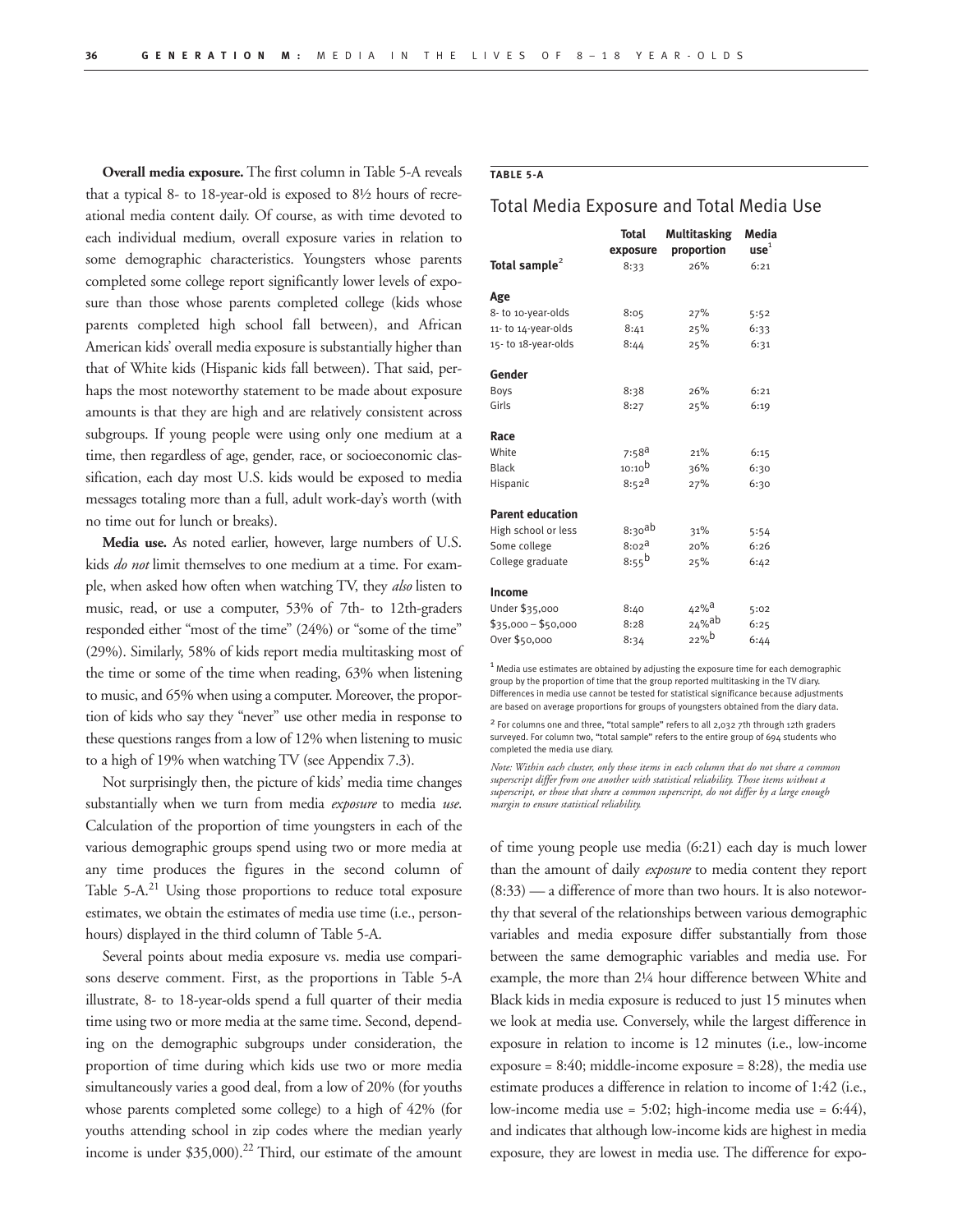sure is not statistically significant, and the difference for media use cannot be tested for statistical significance because adjustments are based on average proportions for groups of youngsters obtained from the diary data. Statistical tests aside, however, the point is that the ordinal ranking of these kids is totally reversed when we move from media exposure to media use.

Perhaps the most noteworthy finding to emerge from the media exposure/media use comparison, however, is that while media exposure seems to be increasing over time, media use is holding fairly constant. This may be an indication that we are approaching (or have reached) a ceiling on media use. Table 5-B, which brings together data from 2004 and 1999 (cf. Roberts, et al., 1999; Roberts & Foehr, 2004), illustrates this point. It summarizes estimates of overall media exposure and overall media use from both 1999 and 2004, as well as estimates of exposure to each of the individual media examined in Chapter 4. Table 5-B shows an increase from 1999 to 2004 in overall media exposure of more than one hour, with most of that increase attributable to time spent with newer communication media, especially computers. That is, amount of exposure to TV, print, and audio remains almost identical across the five-year span. Exposure to "other"

screen media (videos, DVDs, movies) increases by 12 minutes, seven of which are accounted for by greater time spent with movies. Exposure to computers, on the other hand, increases by 35 minutes and

time devoted to video games increases from 26 minutes to 49 minutes.<sup>23</sup> As noted in Chapter 4, exposure times for computers, video games and "other" screen media are not strictly comparable because the 2004 questionnaire included items about media and media activities not covered in 1999 (e.g., handheld video games, instant messaging, DVRs). However, just as these items were not included in the calculation of media exposure in the earlier study, neither were they included in the calculation of the time spent media multitasking. Thus, we think it is striking that an increase of more than one hour in media exposure translates to an increase of just two minutes in media use.

These results suggest to us that 6-6½ hours may represent a ceiling in the amount of time young people can or will devote to using media. To the extent that they find new media or new kinds of content and activities appealing, they spend time with them, but apparently not at the expense of other media. Rather, they appear to combine old and new media, using both at the same time. There are, after all, only so many hours in a day, and young

## **TABLE 5-B**

# Comparisons Over Time of 8- to 18-year-olds' Media Exposure and Media Use

| <b>Medium</b>          | 2004              | 1999 |
|------------------------|-------------------|------|
| TV                     | 3:04              | 3:05 |
| Videos/DVDs/movies     | 1:11              | 0:59 |
| Print media            | 0:43              | 0:43 |
| Audio media            | 1:44              | 1:48 |
| Computers              | $1:02^{\ddagger}$ | 0:27 |
| Video games            | $0:49^{\ddagger}$ | 0:26 |
| Total exposure         | $8:33^{\ddagger}$ | 7:29 |
| Total use <sup>1</sup> | 6:21              | 6:19 |

1 Adjusted for time youth spend using two or more media simultaneously.

‡ Indicates that the difference in mean times between years is statistically significant.

people spend a large part of their time engaged in a variety of non-media activities — some of which are voluntary but many of which are necessary for getting through the day. (Box 5.1 presents estimates of the amount of time young people devote to several important, non-media activities). It may be, then, that in a media-saturated environment such as ours, kids are approaching (or have reached) the limits of time reasonably available to devote

> to media. Thus, when a new medium — or new kinds of media content and/or activities — becomes available, they don't give up old media and they do not (or cannot) increase the

**These results suggest that 6-61/2 hours may** represent a ceiling in the amount of time young people can or will devote to using media.

> number of person-hours they devote to media. Rather, they become media multitaskers, increasing their media exposure in terms of the amount of content engaged, but holding their media use (i.e., the person-hours devoted to media) relatively constant.

> **Media budgets.** The media exposure times displayed in Table 5-B can also function as precursors to the calculation and comparison of overall media exposure budgets. They enable us to examine what portion of all media exposure is devoted to each individual medium. In other words, in addition to looking at the amount of kids' media exposure, we can also examine how they distribute exposure to each separate medium in terms of an overall media budget. Examination of media budgets can be important because it is possible for two youngsters to report the same amount of media exposure overall, but to have quite different patterns of exposure to individual media. For example, one might spend almost all of one's time with computers and video games, while another devotes time to reading and watching TV in addition to using a computer or video gaming. Similarly, one young-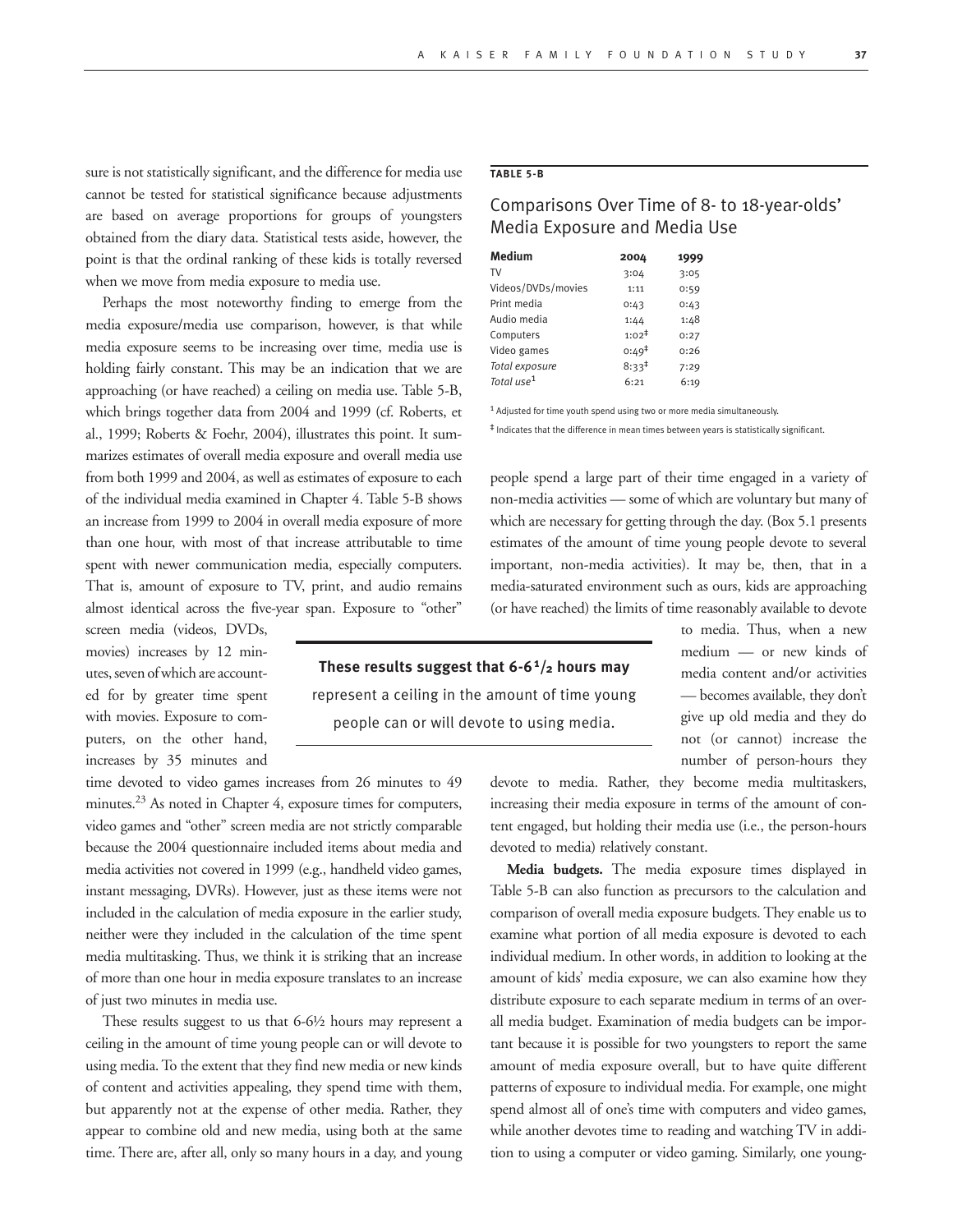#### **Box 5.1 Media Time vs. Time with Other Activities**

Is the three or more hours daily that young people report spending with TV a lot or a little? How about the 43 minutes daily of leisure time reading?

More often than not, one's answer to such questions depends on a subjective evaluation of the worth of any activity for which a time estimate is obtained ("video games are a waste of time, so anything over ten minutes is too much"), occasionally in combination with some equally subjective comparison standard ("I watch TV about an hour a day, so three or more seems like a lot" or "I can't get my son off the computer, so one hour seems low"). Comparison standards, of course, need not remain completely subjective. It is possible to obtain estimates of time devoted to other, non-media activities, then to use these as reference points when judging time devoted to media.

In order to put media exposure times into some more general time-use perspective, then, our survey instrument asked kids how much time they spent on the preceding day engaged in seven non-media activities. All respondents were asked how much time they spent the previous day hanging out with parents, engaged in physical activity (i.e., exercising, playing a sport), and participating in organized activities (i.e., hobbies, clubs, music, etc.). In addition, 7th- to 12th-graders were asked to estimate how much time they spent hanging out with friends (outside of school), talking on the phone, doing homework, doing chores, and working at a job. The following table presents the results for these questions along with average times for watching TV, listening to music, watching movies or videos, using the computer, playing video games, and reading. When examining this table, it is also important to keep in mind that the various activities are not independent. That is, just as young people often engage in several media activities simultaneously, so too do they often engage in multiple activities, media-related and otherwise, when pursuing any of the activities about which we inquired (e.g., youngsters often hang out with parents and watch TV at the same time, they exercise while listening to music and hanging out with friends, and they quite typically do homework with music in the background, and often while simultaneously talking on the phone).

#### **Time Spent with Media and Selected Non-media Activities in a Typical Day**

| <b>Activity</b>                       | <b>Time</b> |
|---------------------------------------|-------------|
| <b>Watching TV</b>                    | 3:04        |
| Hanging out with parents              | 2:17        |
| Hanging out with friends <sup>1</sup> | 2:16        |
| Listening to music                    | 1:44        |
| Exercising, sports, etc.              | 1:25        |
| Watching movies/videos                | 1:11        |
| Using a computer                      | 1:02        |
| Pursuing hobbies, clubs, etc.         | 1:00        |
| Talking on the telephone <sup>1</sup> | 0:53        |
| Doing homework <sup>1</sup>           | 0:50        |
| Playing video games                   | 0:49        |
| Reading                               | 0:43        |
| Working at a job <sup>1</sup>         | 0:35        |
| Doing chores <sup>1</sup>             | 0:32        |

1 Asked only of 7th- to 12th-graders.

ster might report two hours of media exposure divided equally across each of our several categories of media, while another might report six hours devoted to only one or two media. These are likely to be very different kids and clearly they will be exposed to very different arrays of media content. The question, then, is whether and how young people's media budgets vary.

Depending on one's evaluation of the activities listed above, the amount of time young people spend with a medium may be scandalous (three or more hours with TV and only 50 minutes on homework) or worrisome (only 43 minutes reading but more than  $2^{1}/_{4}$  hours hanging out with friends). Evaluative judgments aside, it is interesting to note that of the five activities to which kids devote the most time, three are non-media activities: hanging out with parents, hanging out with friends, and engaging in exercise, sports, or other physical activities. Moreover, to the extent that most physical activities engaged in by young people involve other people, one could argue that young people devote more time to social interactions than to anything else (especially in light of the evidence that music listening is typically a secondary activity, and is frequently engaged as background to young people's social interactions; cf. Christenson & Roberts, 1998). Indeed, media exposure times would be even more troubling than many people judge them were it not for the fact that they often overlap with many of the non-media activities included here.

Regardless of whether or not one has relatively objective reference points against which to compare, judgments of whether kids spend too much or too little time with various media depends on subjective, evaluative judgments about the medium and about the comparison standard. Thus, one's judgment about whether 49 minutes daily playing video games is a good, bad, or neutral thing will differ depending on whether video gaming is compared with the 53 minutes daily of telephone use kids report or the 50 minutes they devote to homework on a typical day. Similarly, a 16-year-old and a parent likely judge TV time differently depending on whether they compare viewing time with time devoted to homework or with time hanging out with friends. In short, evaluations of whether the time spent with any of the activities in the tables is too much or too little, good or bad, depends on who is making the judgment and how they feel about each of the activities.

Media budgets were calculated for each survey respondent by expressing his or her exposure to each individual medium as a percentage of that individual's total media exposure. Thus, the percentages presented in Table 5-C represent the average proportions of time kids in each subgroup spend listening to music, watching TV, using a computer, and so forth. As the top row of percentages in Table 5-C shows, TV takes the largest part of kids' media budgets (35%), and when TV exposure is combined with videotapes, DVDs, and movies, screen media account for almost half (48%) of the media pie. Box 5.2 indicates that this proportion differs little from the 51% of all exposure accounted for by screen media in 1999. Audio media account for 22% of kids' overall media exposure, followed by reading and computers (11% each) and video games (9%).

As might be expected from our earlier examination of time spent with individual media, media budgets are related to age. TV and video games comprise a significantly lower percentage of 15- to 18-year-olds' than 8- to 10-year-olds' media time (11 percentage points less for TV and 6 percentage points less for video games), while audio and computer exposure comprise significantly higher proportions, more than doubling in both cases (from 7% to 15% for computers and from 14% to 30% for audio media). The only other demographic characteristic related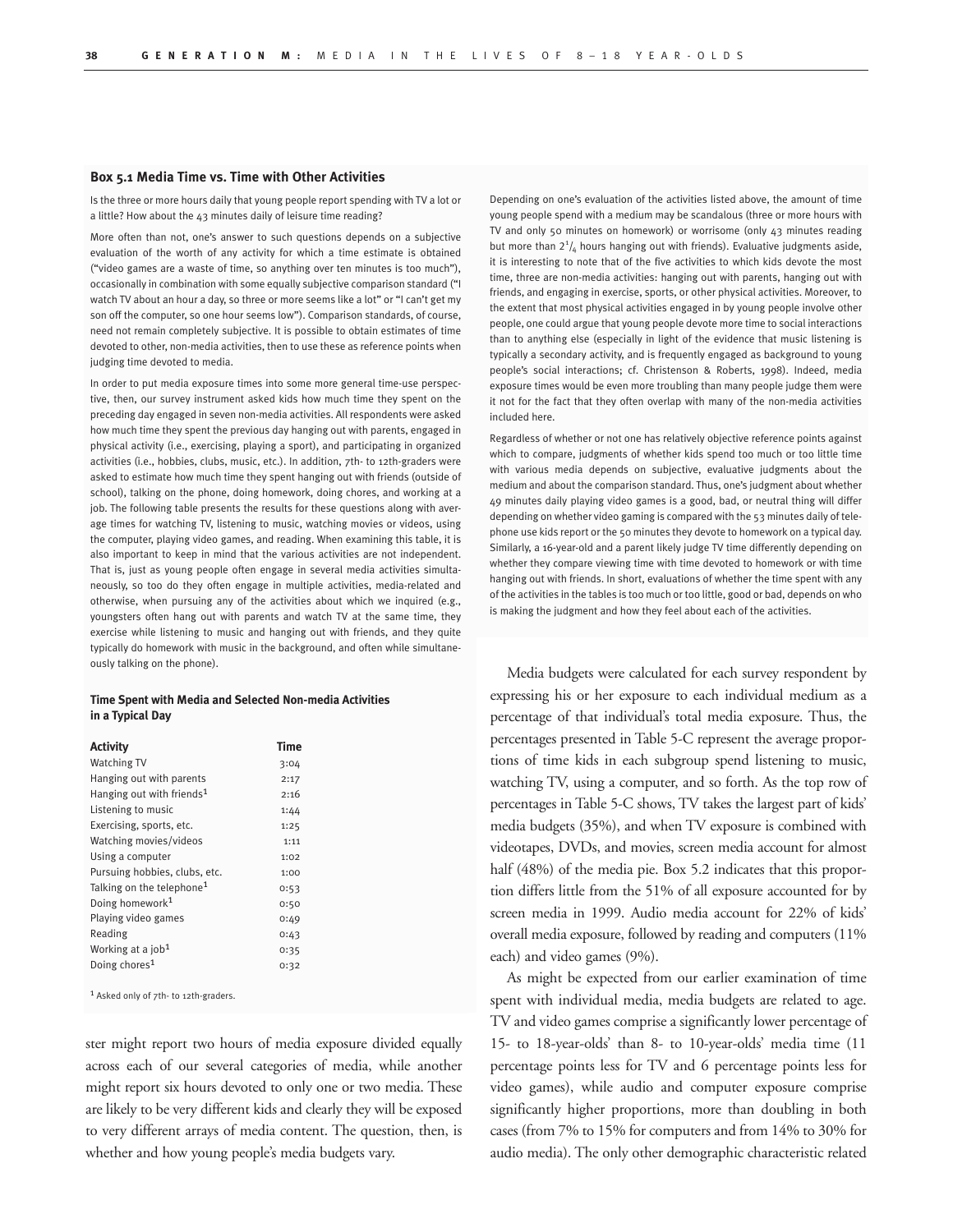## **TABLE 5-C**

## Overall Media Budgets

| Т٧              | Videos/<br>movies                  | Print |                 |                  | <b>Video</b>                               |
|-----------------|------------------------------------|-------|-----------------|------------------|--------------------------------------------|
| 35%             | 13%                                | 11%   | 22%             | 11%              | 9%                                         |
|                 |                                    |       |                 |                  |                                            |
| 39 <sup>a</sup> | 16                                 | 12    | $14^a$          | $7^{\mathrm{a}}$ | 12 <sup>a</sup>                            |
|                 | 12                                 | 10    | 20 <sup>d</sup> |                  | <sub>9</sub> ab                            |
|                 | 11                                 | 10    |                 | 15 <sup>b</sup>  | 6 <sup>b</sup>                             |
|                 |                                    |       |                 |                  |                                            |
| 35              | 13                                 | 10    | 19              | 11               | 13 <sup>d</sup>                            |
| 35              | 13                                 | 11    | 25              | 12               | 5 <sup>b</sup>                             |
|                 |                                    |       |                 |                  |                                            |
| 33              | 12                                 | 11    | 23              | 12               | 9                                          |
| 40              | 15                                 | 8     | 18              | 8                | 10                                         |
| 39              | 13                                 | 11    | 19              | 9                | 8                                          |
|                 |                                    |       |                 |                  |                                            |
| 38              | 13                                 | 8     | 23              | 10               | 9                                          |
| 33              | 12                                 | 12    | 26              | 11               | 7                                          |
| 33              | 13                                 | 12    | 21              | 13               | 9                                          |
|                 |                                    |       |                 |                  |                                            |
| 35              | 14                                 | 9     | 23              | 10               | 8                                          |
| 34              | 13                                 | 12    | 22              | 10               | 9                                          |
| 37              | 11                                 | 10    | 20              | 14               | 9                                          |
|                 | 38 <sup>a</sup><br>28 <sup>b</sup> |       |                 | 30 <sup>b</sup>  | <b>Audio Computers games</b><br>$_{11}$ ab |

*Note: Within each cluster, only those items in each column that do not share a common superscript differ from one another with statistical reliability. Those items without a superscript, or those that share a common superscript, do not differ by a large enough margin to ensure statistical reliability.*

to media budgets is gender; a significantly lower proportion of girls' than of boys' media exposure is accounted for by video games (5% versus 13%).

In many ways, the lack of any other relationships between demographic characteristics and the proportion of overall media budgets devoted to individual media is more interesting than the age- and gender-related differences just noted. Even though race and parent education are strongly related to total media exposure (see Box 5.2), and even though there are significant differences in the amount of time kids from different subgroups devote to various individual media (see Chapter 4), these relationships do not emerge when media budgets are examined. Thus, while race is related to large differences in the amount of time kids are exposed to TV and to other screen media (e.g., Table 4-B), the differences in the proportion of the total media budget spent with TV and with other screen media is not significantly different. Similarly, level of parent education fails to locate differences in the proportion of media time kids spend with screen media and with print media, even though parent education is significantly related to mean exposure time for each of these. In other words, even though

#### **Box 5.2 Changes in Media Budgets – 1999 to 2004**

There is little difference between 1999 and 2004 in how kids divide the total amount of time they spend with media (i.e., how they apportion their media budgets). Only computers claim a significantly different proportion of kids' media budgets in 2004 than they did in 1999. The 5 percentage point increase in time spent with computers (see table below) is greater than would be expected by chance. The percentage of the media budget accounted for by the other media types remains remarkably stable. The proportion of media time devoted to screen media (TV, videos and movies) declined by 3 percentage points, audio media by 4 percentage points, and reading by 1 percentage point; the proportion of time spent with video games increased by 3 percentage points, all changes within the limits of chance.

Given the five-year increase in overall media exposure, in concert with the remarkable stability in overall media use noted in this chapter, this picture of fairly high stability in media budgets adds to our suspicion that there may be constraints operating on young people's media use. Not only does there seem to be a limit to the total number of person-hours kids can or will devote to media, there also appears to be some consistency to  $-$  or constraints on  $-$  the proportion of the media budget accounted for by each type of medium.

#### **Comparison of Media Budgets in 2004 and 1999**

| Medium                   | 2004            | 1999 |
|--------------------------|-----------------|------|
| TV                       | 35%             | 40%  |
| Other screen media       | 13              | 11   |
| Audio (radio/recordings) | 22              | 26   |
| Print                    | 11              | 12   |
| Computers                | $11^{\ddagger}$ | 6    |
| Video games              | 9               | 6    |
|                          |                 |      |

‡ Indicates that the difference between years is statistically significant.

kids whose parents completed some college report significantly less time with screen media than those whose parents completed college (3:46 vs. 4:20), screen media account for almost identical proportions of each subgroup's media budget (45% vs. 46%). Such findings lead us to speculate that just as there appears to be a ceiling to media use (that is, the 6-6½ hours kids appear to spend with media of any kind that we noted previously), perhaps there are some kinds of constraints on the proportion of exposure time that kids can or will devote to each of the available media.

**Summing up overall media time.** U.S. 8- to 18-year-olds spend substantial amounts of time with media. They report in excess of 8½ hours of daily exposure to (recreational) media content. However, most kids often use two or more media simultaneously, and it appears that they engage in media multitasking during at least a quarter of their media exposure time. For that reason, media use (person-hours devoted to any media) averages just under 6½ hours per day. There is some indication that 6-6½ hours may represent a ceiling for media use. Although from 1999 to 2004 overall media exposure time increased by more than an hour, media use increased by only two minutes. In other words, as media exposure increased, so too did the proportion of time